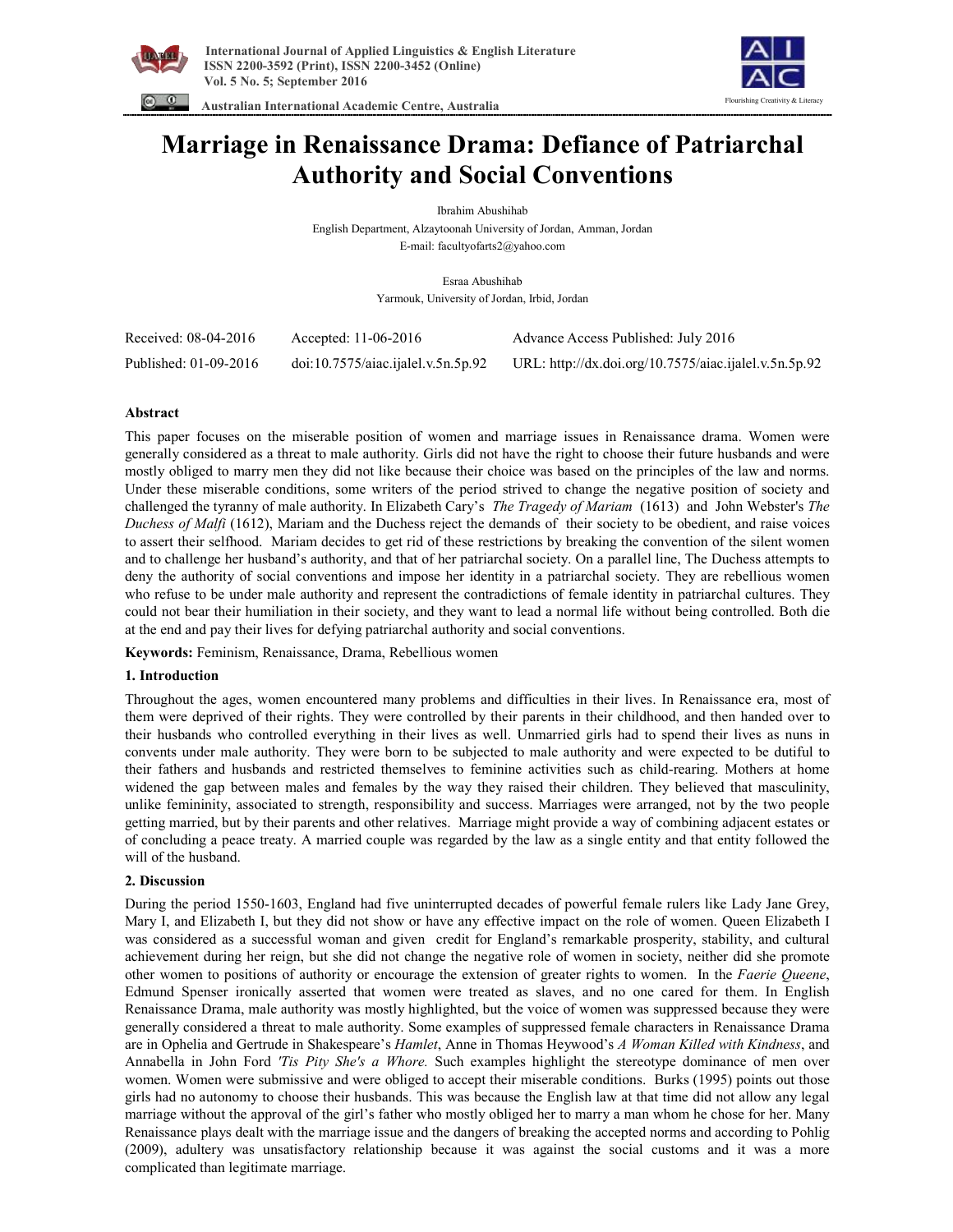#### **IJALEL 5(5):92-95, 2016** 93

Under these miserable conditions, some women writers of the period tried to change the negative position of society towards women. Elizabeth Cary (1585-1639) together with other enlightened dramatists started to reject the demands of society, and raised voices to assert their selfhood. Though Cary's name may be unfamiliar to all but scholars in the admittedly niche field of early modern women's writing, she is without question a critical figure in the history of English literature and drama. Her play *The Tragedy of Mariam* was the most important play written by a woman of the time. In this play which was published in 1613, Mariam put the blame on her patriarchal society and struggled against male-authority of her parents and her husband.

Cary focuses on the development on Mariam's character. As Beilin (1998) mentions "Cary's Mariam is psychologically more complex" (p.169). Herod wishes that he would come back and find Mariam still under his control. Mariam expresses her sadness and refusal to be under Herod's control by wearing a dusky dress. She insists that she does not want to live under his control any more. When she is asked about her dress, she tries to deceive him by saying it is to mourn her father and brother. She does not tell him that she wears it to express her sorrow about her independence. At the same time, the dusky dress represents the beginning of her revolution against her husband's authority and against male restrictions and oppression.

The play ends sadly. Mariam is not able to live under her husband's control and insists to revolt against slavery; therefore, she is executed. In her article "The Specter of Resistance: *The Tragedy Of Mariam*", Ferguson (1991) says "After the execution, which is described by a messenger, Herod spends most of the final act regretting, as Othello does, the loss of his 'jewel.' Unlike Othello, however, this jealous husband, created by a female playwright, laments not only his innocent wife's death but, specifically, the loss of her too valued powers of speech" (183).

At the beginning of the play, Cary decides to free her soul by creating the fictional character of Mariam. Some critics like Davies (1986) say that "Woman in life and woman in art are not the same person" (p. 1). Elizabeth Cary tries to gather between both of them. When she presents Mariam, she talks about herself. This character would do what Cary wants to do in reality, but she knows that she could not do that because of her patriarchal society "when virgin freedom left me unrestrained" (I. 74). Cary lives in a patriarchal society which prevents her from doing what she wants to do. As a result, she wants to live her life freely, writing and describing her fantasies.

Feminist critics have shown tremendous interest in Mariam who tries to revolt against the negative role of women. She wants to assert the female identity in a patriarchal society. Cary's play poses the problem of a public voice, and the danger of female public speech. At the beginning of the play, Mariam is confused between her feminine duty and her conscience. One can feel her problems during her long soliloquy. Some critics tend to believe that Cary talks about her life when she presents Mariam. She could in one sense "have applied Mariam's opening question to herself and answered it with decorum fictional character lacks" (Ferguson 185). One feels that her public voice would annoy her patriarchal society.

> How oft have I with public voice run on To censure Rome's last hero for deceit: Because he wept when Pompey's life was gone, Yet when he lived, he thought this name too great… My sex pleads pardon, pardon then afford, Mistaking is with us but too common. Now do I find, by self-experience taught (I. 1-9).

Mariam is shown as a woman restricted by a patriarchal tradition, but she decides to get rid of these restrictions by breaking the convention of the silent women. Cary starts her play by describing the miserable lives of women who were treated as inferior. She highlights the problem of women as wounds which bleed all the time. As a Renaissance writer, she wants to heal these wounds by declaring her rejection of this miserable situation which she does not accept anymore.

Cary expands the authority of the female protagonist by giving her the position of widowhood which is the most powerful position available in Renaissance period. The supposed death of her husband makes her discover her complex feelings which lead her to discover her selfhood and her rights.

Mariam is different from women in Renaissance drama. She refuses to be under the restraints of patriarchal society. Cary shows two types of women, the first is that under male control, and the second is those who decide to revolt against patriarchal society. She breaks the convention of the silent women and decides to challenge her husband's authority, and that of her patriarchal society. In his article "Women's Position in the Renaissance Period: The Case of *The Tragedy of Mariam"*, Wang (2010) believes that Mariam challenges her husband's authority and maintains her physical and moral virtues. Mariam is at the crossroads of her life. She has two choices, the first one is to return to her husband's authority, and the other one is to gain her selfhood and her public voice:

Mariam: I know I could enchain him with a smile:

And lead him captive with a gentle word,

I scorn my look should ever man beguile

Or other speech than meaning to afford (III. 163-166).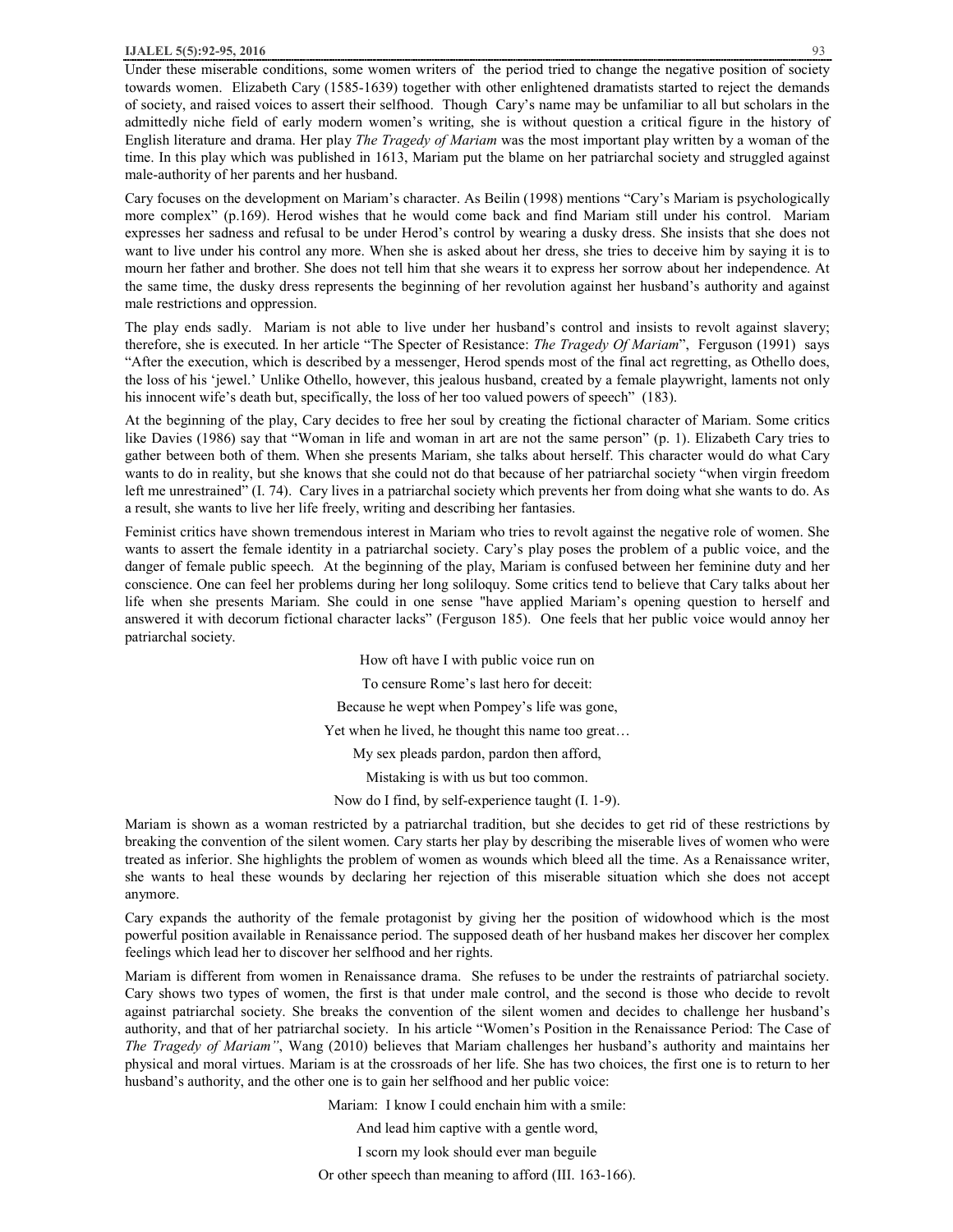In their study of Mariam, some critics make a comparison between her and Desdemona in Shakespeare's play *Othello.*  Both Mariam and Desdemona are killed by their husbands, and both do not make any kind of resistance against their death. In "Sex and the Female Tragic Hero" Roberts (2002) thinks that "Desdemona is a threat to the community's values, but her sacrifice as victim does nothing to cleanse or alter her society… Desdemona does have a distinctive voice, but her one independent action precedes the action and she personifies a male stereotype in which sex leads to death. She is certainly sympathetic, but hardly heroic" (203). yet we distinguish a big difference between Mariam and Desdemona. While Mariam refuses to give up her ideas against patriarchal society, Desdemona does not try to defend her situation. Some critics say that Shakespeare shows Desdemona at the beginning as a rebellious girl, who revolts against her father's will and against the conventions of society, and marries Othello, but her voice is suppressed. Other critics say that Cary wants to hallow Mariam by showing a similarity between her and Christ. This comparison comes from the relation between Christ and the phoenix. In "Elizabeth Cary" (1585-1639), Beilin (1998) mentions that "The resurrection of the phoenix traditionally symbolizes the resurrection of Christ and the death of Mariam mirrored that event. She is calm and mild; her look keeps 'the world in awe'" (176). At the end of the play, Cary presents Mariam as a Christ figure because the person who sacrifices himself for others is like Christ. By mentioning the Phoenix, Cary tries to give Mariam a heroine's death, because the Phoenix is a symbolic bird that produces small birds after its death. The death of the Phoenix gives life, and the death of Mariam also gives life for other women.

John Webster's *The Duchess of Malfi* (published in 1612) continues to resonate among modern audiences because of the Duchess's enterprising attempt at denying the authority of social conventions and norms over her will to choose a spouse for love. Webster highlights the fact that no woman is above the patriarchal authority. Although the Duchess has a political position, she is controlled by her brothers. Accordingly, Ferdinand and the Cardinal terrorize her with fearful and cruel speech, because they do not want her to slip out of the patriarchal grip:

Ferdinand: Such weddings may more properly be said

To be executed than celebrated.

Cardinal: The marriage night

Is the entrance into some prison.

Ferdinand: And those joys,

Those lustful pleasures are like heavy sleeps

Which do fore-run man's mischief…

Duchess: I think this speech between you both studied,

It came so roundly off (I. 320-329).

At Renaissance time, women could not face their society because if they tried, they would be punished severely. Jankowski (2001) discusses the female sovereign, and the sovereign's marriage "the widow attempts to secure herself politically by divorcing her natural body from her political one by creating a private second marriage that exists simultaneously with-but hidden from her public life as a ruler" (222). She challenges Renaissance society's views regarding the presentation of the female body and sexuality.

The Duchess's marriage to Antonio is at the focal point of the play, as it contradicts the established practices and wishes of the patriarchal aristocracy. She makes her way through the feudalistic aspects of aristocratic society by following her own desires privately, while publicly pretending to obediently follow her brothers' wishes, as in the play's first scene when she claims to her brothers that she will not marry. The Aragonian brothers are both figures of society's authority: the Cardinal is a high ranking official in the Roman Catholic Church and Ferdinand is a Duke and an established member of the aristocracy. The Duchess's marriage challenges both aspects of society represented by her brothers. Marrying Antonio represents her attempt to authorize her divergence from her brothers' orders and the traditional ideology that they employ.

The position of Webster's Duchess suggests her responsibility to her family in terms of her marital status. Her coded response to Ferdinand's false claim that he plans to arrange for the Count Malateste to become her spouse is revealing: "A count? He's a mere stick of sugar candy; / You may look quite through him. When I choose / A husband, I will marry for your honor" (3.1.42-44). In fact, the Duchess falsely implies her subordination to the patriarchal nature of arranged marriages in an attempt to prevent Ferdinand from discovering her unsanctioned marriage.

The Duchess defies the tendencies of the time by choosing to remarry despite the fact that she is not financially obligated to do so. The socially unequal match between her and Antonio acts as a catalyst that destabilizes relationships and time-honored social practices and conventions. The play's depiction of the downward spiral into chaos is brought about by a strict society's inability to handle the Duchess's re-appropriation of conventions and shifting ideologies in order to create an environment that authorizes her astonishing choice of partners. However, the story of the Duchess and her steward, Antonio, ends tragically with their murders as punishment for violating social norms. Yet, in the face of losing everything, the Duchess "maintains her independence by refusing to submit to her brothers' will as she denies madness and wishes for her own death" ("Reaffirming the Male Ambition in John Webster's The Duchess of Malfi"). Her actions and motives are not driven by political ambition, but rather driven by a need to seek her own identity in a world where the patriarchal Ferdinand does not allow her a public or private identity.